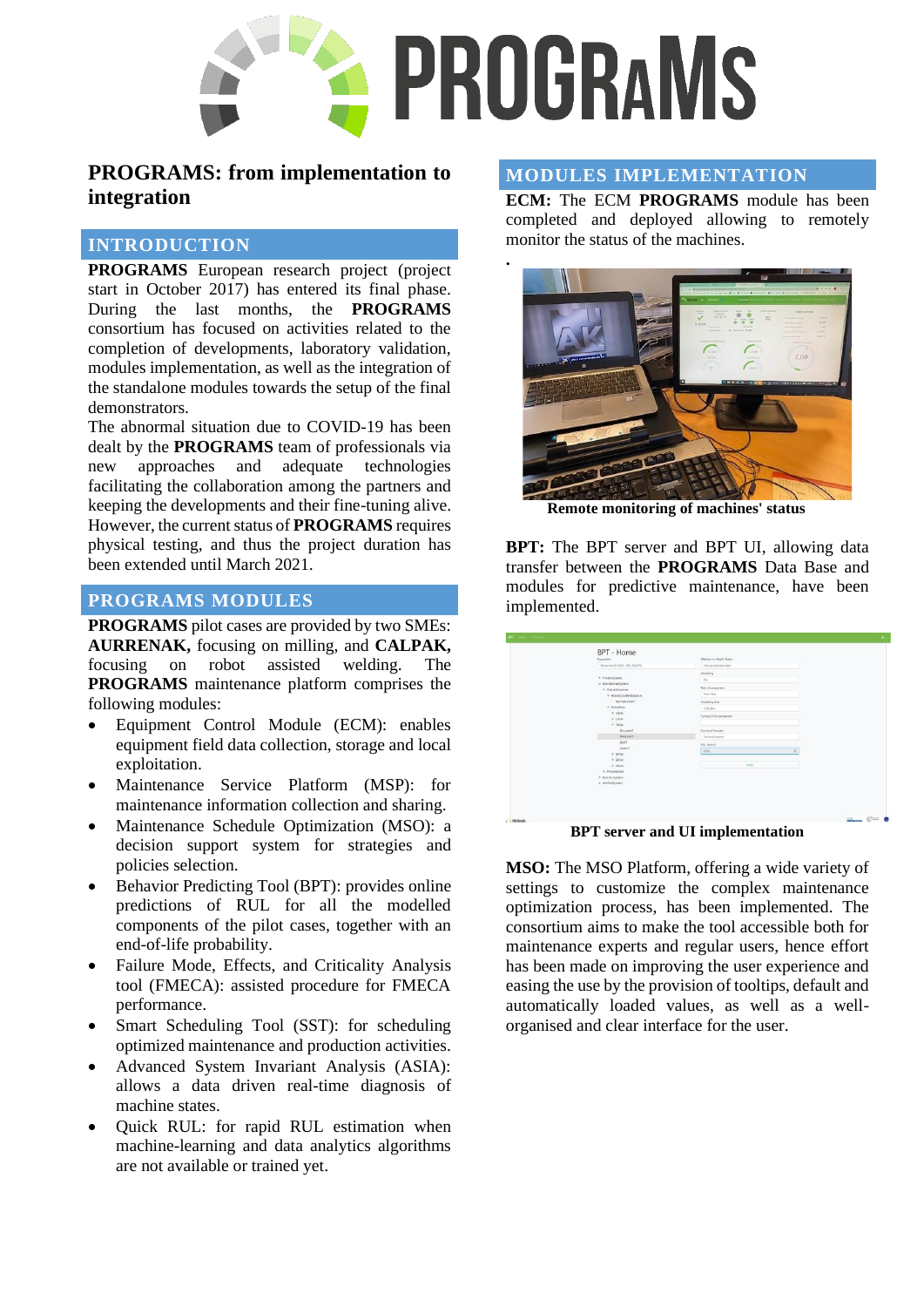

|                                       |                                                                   | $2$ MIO, USER -                                                 |
|---------------------------------------|-------------------------------------------------------------------|-----------------------------------------------------------------|
| Fibered Machines by Ine "DEFAULTLINE" | ×<br>Optimisation                                                 |                                                                 |
| ~ Fide 0096.072 - JJC XFCLZL          | Settings                                                          |                                                                 |
| > swaysters<br>- 4256-48              | Northern of Generalistics'                                        | Stille of acquisition in<br>$25 -$                              |
| Y Hytradickystem                      | 15                                                                |                                                                 |
| <b>Hydraulicitymercial</b>            | Multimed Philadelphia V<br>6.02<br>÷                              | Northern of Human V.<br>x                                       |
| > decreasure                          | FI Perform Analytical optimisation<br>11 - A 11 - A 11 - A 11 - A |                                                                 |
| > Mechancellystern                    |                                                                   |                                                                 |
| > riustosystem                        | Optimisation Objective                                            | <b>RASCHARGED</b>                                               |
| <b>CLEAR</b>                          | $O$ to:<br>C Availability                                         | Auto Objective (weighted)<br>C Multi Objective (Pareto-optimum) |
|                                       | <b>Weighted Associate</b>                                         | Perght of Andreway                                              |
|                                       | 70                                                                | $20 -$                                                          |
|                                       | Minimum required availability                                     | Versieringsted exhibits *<br>0.85                               |
|                                       |                                                                   |                                                                 |
|                                       | Soften (Chevrolet a                                               | Smalehold End Toda 5                                            |
|                                       | $150 -$<br>Auriana Value                                          | 6000<br>NAME OF GR                                              |
|                                       |                                                                   |                                                                 |
|                                       | START OPTIMISATION                                                |                                                                 |

**MSO UI**

**SST:** The SST module allows for the collection of information from all the platform modules in order to provide a comprehensive maintenance and production scheduling. The module has been completed and is undergoing extensive testing.



**SST implementation**

**ASIA:** The cloud deployment and testing of the Machine-Learning tool for evolving diagnosis that identifies the operative "status" of equipment has been extended to the Robot use case. Machine operators, maintenance people and managers can easily access the results of diagnosis via a web dashboard, where the most relevant issues are presented to warn/help maintenance service to activate follow up tasks.



#### **ASIA: cloud deployment and testing of ML tool**

**Quick RUL**: The PROGRAMS Quick RUL software module has been tested via remote control. The Quick RUL tool is now able to calculate the Remaining Useful Life (RUL) of selected components from historical load data (such as speed and current of motors, temperature, vibration level). The Quick RUL tool is currently tailored to the FIDIA G996 machine tool components (such as ball screws, linear guideways and spindle bearings).



**Quick RUL implementation**

# **DEMONSTRATORS & TESTING**

# **AURRENAK DEMONSTRATOR**

**PRM workflows:** The multi-level Prognostics and Resources Management workflows, which combine edge/fog and cloud computation in the AURRENAK industrial use case, have been successfully tested.

The adaptive control solution on AURRENAK pilot line has been completed. Therefore, CNC parameters are now tuned based on components condition.



**Adaptive control validation**